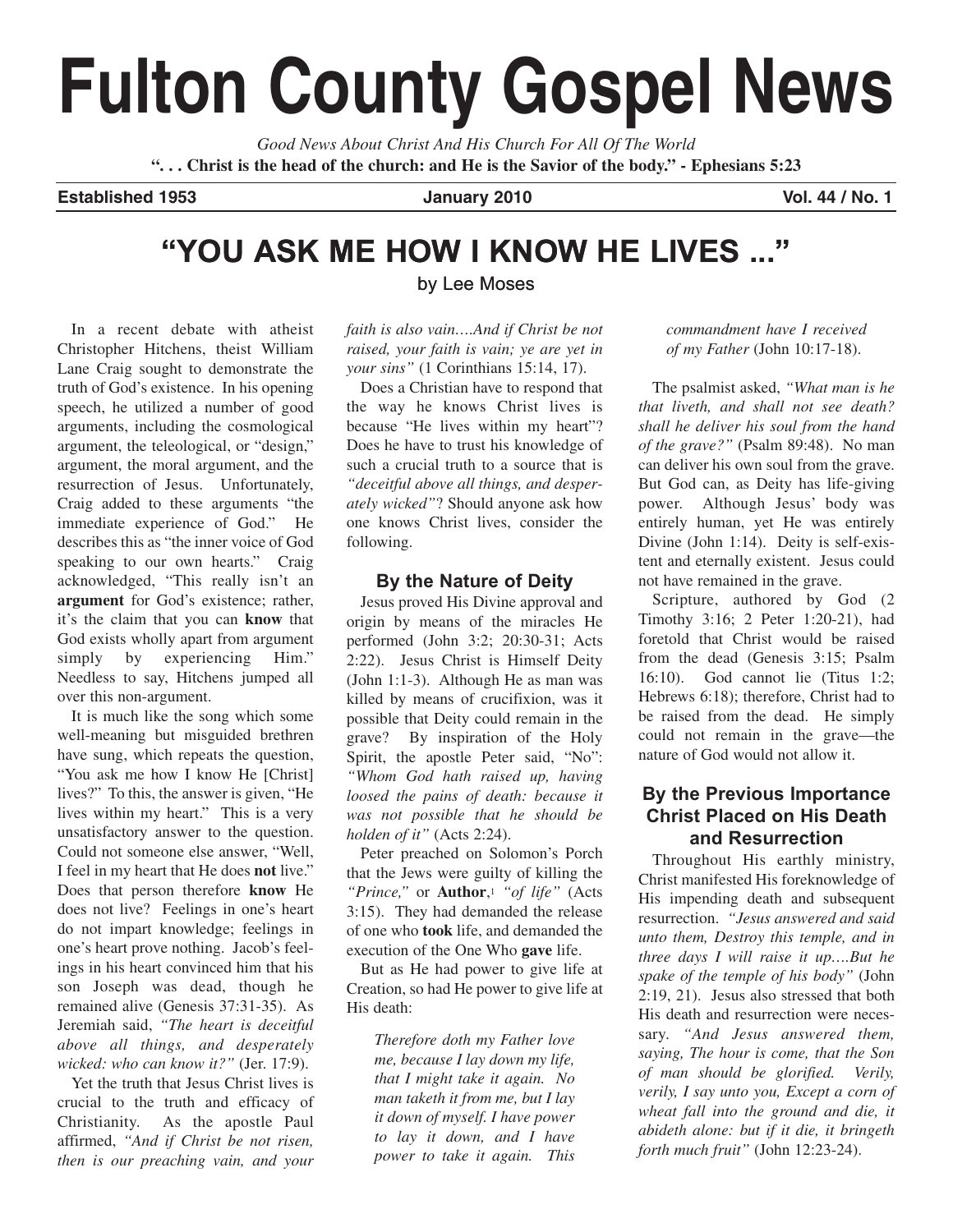#### **FULTON COUNTY GOSPEL NEWS** USPS Publication #211780

. . . is a Periodical publication issued monthly by the Church of Christ at Third and Bethel (P.O. Box 251), Mammoth Spring, AR 72554-0251. **POSTMASTER: Please mail all changes of address to the above address.**

**FCGN** is mailed free of charge to any who care to receive it. We will be happy to add any names to the regular mailing list. If you send in a name we must have a complete address, including number and street name, or R.R. or HCR number, plus box number, or a P.O. Box number and the **NINE DIGIT ZIP CODE**. This paper is supported by voluntary contributions for which we are grateful. Financial information will be furnished upon request. **Mail all address corrections or manuscripts to:**

#### **FULTON COUNTY GOSPEL NEWS** P.O. Box 251

Mammoth Spring, AR 72554

| Lee Moses $\dots\dots\dots\dots\dots\dots$ . EDITOR       |
|-----------------------------------------------------------|
|                                                           |
| $E$ -Mail $\ldots \ldots \ldots$ . cocfcgn@centurytel.net |
| Website www.fultoncountygospelnews.org                    |
|                                                           |
| E-Mail sales@halopages.net                                |

#### *(continued from page one)*

That Jesus spoke of the necessity of both His death and resurrection indicates His certainty that both would take place. He was correct in naming the perpetrators of His death and the means by which He would die (Matthew 20:18-19; John 12:32-33). Such specificity of foreknowledge about His death demonstrates His predications about His resurrection would likewise prove true, and He specifically stated that He would rise the third day (Matthew 16:21; 17:23; 20:19).

Beyond this, when Christ placed such importance upon His resurrection, He also voided any significance that might be attached to His death were He not also to be raised from the dead. He could have equivocated, and merely made Himself a martyr. It might be granted that one might die in order to make a name for himself. And dying is not that difficult to do. But Christ was willing to stake everyone's belief in Him on His resurrection. Without being resurrected, He would have made Himself a liar. Without being resurrected, He could not be Lord.

*"For to this end Christ both died, and rose, and revived, that he might be Lord both of the dead and living"* (Romans 14:9).

# **By the Empty Tomb**

Two days following the Lord's death, there was no body to be found (Luke 24:1-3). The only possible explanation for its absence is that Jesus was resurrected from the dead.

Some claim that Jesus never actually died upon the cross, but "swooned." This unconscious man was placed in a tomb, but when He revived, He allegedly rolled away the stone from the tomb door and left. However, the Romans who crucified Him took steps to ensure He was dead (John 19:31-34). Pilate, the Roman procurator of Judea, verified with the commanding centurion that Jesus was dead (Mark 15:44-45). It is laughable to assert that such experienced experts in crucifixion would be unable to discern whether one of their victims were dead. And it is impossible for someone who had just been through the trauma of crucifixion, including having His hands or wrists pierced through with nails, by Himself to roll away a stone so large that several women could not move it (Mark 16:3-4).

Neither could any other human being have removed the body from the tomb. Roman soldiers had been placed on guard around the tomb to ensure this did not happen (Matthew 27:62-66). The soldiers agreed to spread the story that Jesus' disciples stole the body while the soldiers slept (28:11-15), but it was a preposterous story. Roman soldiers were some of the hardiest men on earth, well-trained and battle-tested—they were not going to fall asleep during their watch. And to fail in their duty would have cost them their lives (Acts 12:19). The fact that the Jewish leaders felt compelled to spread such a far-fetched story only demonstrates their incapability to produce a body.

These Jewish leaders were deeply troubled about the rapid spread of the Gospel. When Peter preached his sermon on the day of Pentecost, he appealed to the empty tomb of Jesus (Acts 2:29). Had they been able to produce a body, they could have nipped Christianity in the bud. Yet because there was an empty tomb, Christianity grew exponentially.

# **By the Testimony of Reliable Witnesses**

Just as the testimony of reliable witnesses provides some of the most airtight evidence in court cases, so the testimony of those who witnessed the resurrected Saviour assures us that He lives. They were reliable witnesses whose accounts cannot be denied.

The apostles were men of good character. They were not wealthy or educated, yet they earned favor among the people by means of their blameless conduct and miracles which they performed (Acts 2:47; 4:21, 33). Incidentally, the miracles that they performed were testimonies from **God** that what they said was true (Mark 16:20; Acts 5:32; Hebrews 2:3-4). But consider the apostles' conduct—they taught the necessity of holy living, setting themselves forward for all to see as examples (Philippians 3:17). And no one could say a word against their exemplary character and conduct (1 Thessalonians 2:1-12). If they had been lying about the resurrection of Jesus Christ the whole time, they would have condemned no one as severely as they condemned themselves. They staked their reputation and the veracity of everything they taught upon the truth of the resurrection. While addressing what the implications would be if there were no resurrection, neither general nor specifically of Jesus Christ, Paul wrote, *"Yea, and we are found false witnesses of God; because we have testified of God that he raised up Christ: whom he raised not up, if so be that the dead rise not"* (1 Corinthians 15:15).

And what did they gain by telling people that Jesus was raised from the dead? They never became wealthy, but they did receive the privilege of being persecuted throughout their lives. All but one of the apostles were killed because of what they taught. And what could possibly have motivated Saul of Tarsus to turn from Judaism to Christianity? He profited immensely as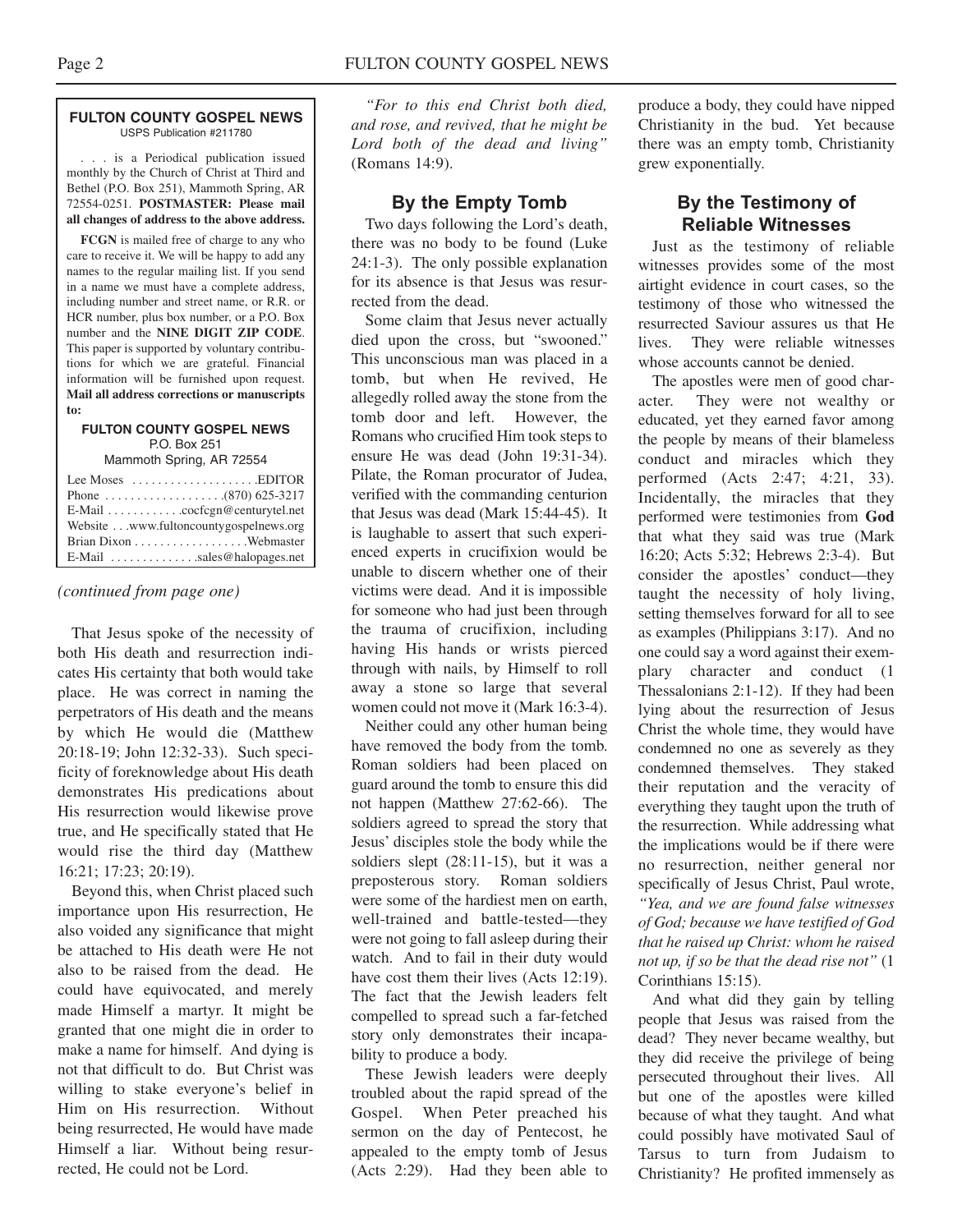a rising leader among the Jews (Galatians 1:14), yet he left it all when he claimed he received a vision from the resurrected Christ (Philippians 3:4-8). Thereafter, he likewise received the apostles' lot of persecution and death. Surely the apostles had better motivation to teach the resurrection of Jesus Christ than this. Might they have been motivated to such a degree because they knew what they taught was **true**? As Peter and John explained, *"For we cannot but speak the things which we have seen and heard"* (Acts 4:20). One can certainly find people willing to suffer and die for something others have **deceived** them into believing true. However, these men all acted based upon what they had seen and heard themselves. Of course, if what they taught was true, they gained infinitely they gained eternity in heaven (James 1:12; Revelation 2:10).

And the testimony came from numerous witnesses. Paul was able to refer to different groups who had seen the resurrected Christ (1 Corinthians 15:5-8), and he did not mention them all (Mark 16:9, 12-13; Matthew 28:9-10). Paul mentioned a group of five hundred who had witnessed a resurrection appearance, most of whom were still living at the time he wrote and able to confirm any doubts one might have about the resurrection of Christ (1 Corinthians 15:6). And the evidence was not only visible to those who had been disciples of Christ prior to his death. Paul said, *"I am persuaded that none of these things are hidden from him; for this thing was not done in a corner"* (Acts 26:26). Even those who had not seen the resurrected Christ themselves saw facts and evidence around the situation that could only lead them to one conclusion—Jesus had been raised from the dead. The accusers of Christ could not even produce **two** witnesses whose testimony agreed as to any alleged crime He had committed (Mark 14:55-59). Yet testimony regarding the resurrection of Christ sprung up from numerous different groups—and their testimony was all in perfect harmony.

The witnesses of the resurrected Christ were also previous skeptics. His disciples did not expect an empty tomb. The only people who correctly understood His predictions of His resurrection were His enemies. When the disciples began hearing reports of others seeing a risen Christ, none except perhaps John (John 20:8) believed until they had seen Jesus with their own eyes (Mark 16:11, 13; Luke 24:23-24). Saul of Tarsus had been an extreme skeptic, and a violent one at that, before his conversion (Acts 26:9-11). Something significant happened to change the minds of these skeptics, and they all claimed that something was seeing the resurrected Christ.

All these factors come together to create a very sound, reliable base of testimony.

#### **Conclusion**

Can one know that Jesus Christ lives? Most certainly. And one does not have to rely upon untrustworthy feelings of the heart to know it. When we claim this is how we know Jesus lives, we build upon a flimsy foundation. We act like those who say, "I wouldn't trade this feeling I have in my heart for a whole stack of Bibles." Thankfully, one does not have to trust the feelings of his heart, he can trust the **facts** the Bible provides—facts on which true faith is built (Romans 10:7; Hebrews 11:1). Do you ask me how I know Christ lives? I know because the evidence proves it.

1 *Archegos*, here translated *"Prince"* by the KJV and ASV, is elsewhere rendered *"Author,"* as in Hebrews 12:2: *"Looking unto Jesus the author and finisher of our faith . . ."* As *archegos* can mean "one who has a preeminent position," it can also mean "one who begins or originates" (Bauer, Danker, Arndt, and Gingrich, *A Greek-English Lexicon of the New Testament and Other Early Christian Literature*, 3rd ed. Chicago: Univ. of Chicago Press, 2000. pp. 138-9).

# **FORCED FELLOWSHIP**

### by Roelf L. Ruffner

In American religious circles, the race is on to legitimize homosexuality in their ranks; much as it is in American secular society. Recently the Evangelical Lutheran Church of America (ELCA) **voted** at their biennial national convention to allow unrepentant, non-celibate homosexuals in their clergy. A few years ago, the Episcopal Church of the United States did the same thing and now has a homosexual bishop.

By so doing they disregard clear condemnation of homosexuality by a **multitude of passages** in the Old and New Testaments. But when has the Scriptures ever been a source of authority for any denomination? For years they have clung to man-made religious tradition in the areas of church names, ecclesiastical office, abuse of the Lord's Supper, the use of mechanical instruments of music in worship, church government, infant baptism, the ordination of women, etc. Yes, some denominations, such as the Lutheran Church-Missouri Synod, strongly condemned this action of the ELCA while clinging to many other religious delusions mentioned above.

Meanwhile the ELCA is advising its members who oppose the recent changes to be patient and accepting. Many of these folks have grown up in this denomination and feel comfortable there. They have family and friends there and do not wish to leave them. Instead of leaving, the ELCA advises them to talk, talk and talk. Isn't that what religious liberals (even in the churches of Christ) always advise? Some folks get so tired of talking that they finally submit and are effectively silenced. They reach the point of accepting their "gay brothers and sisters". **This forced fellowship is hated by Jesus Christ** (compare with Revelation 2:12-23).